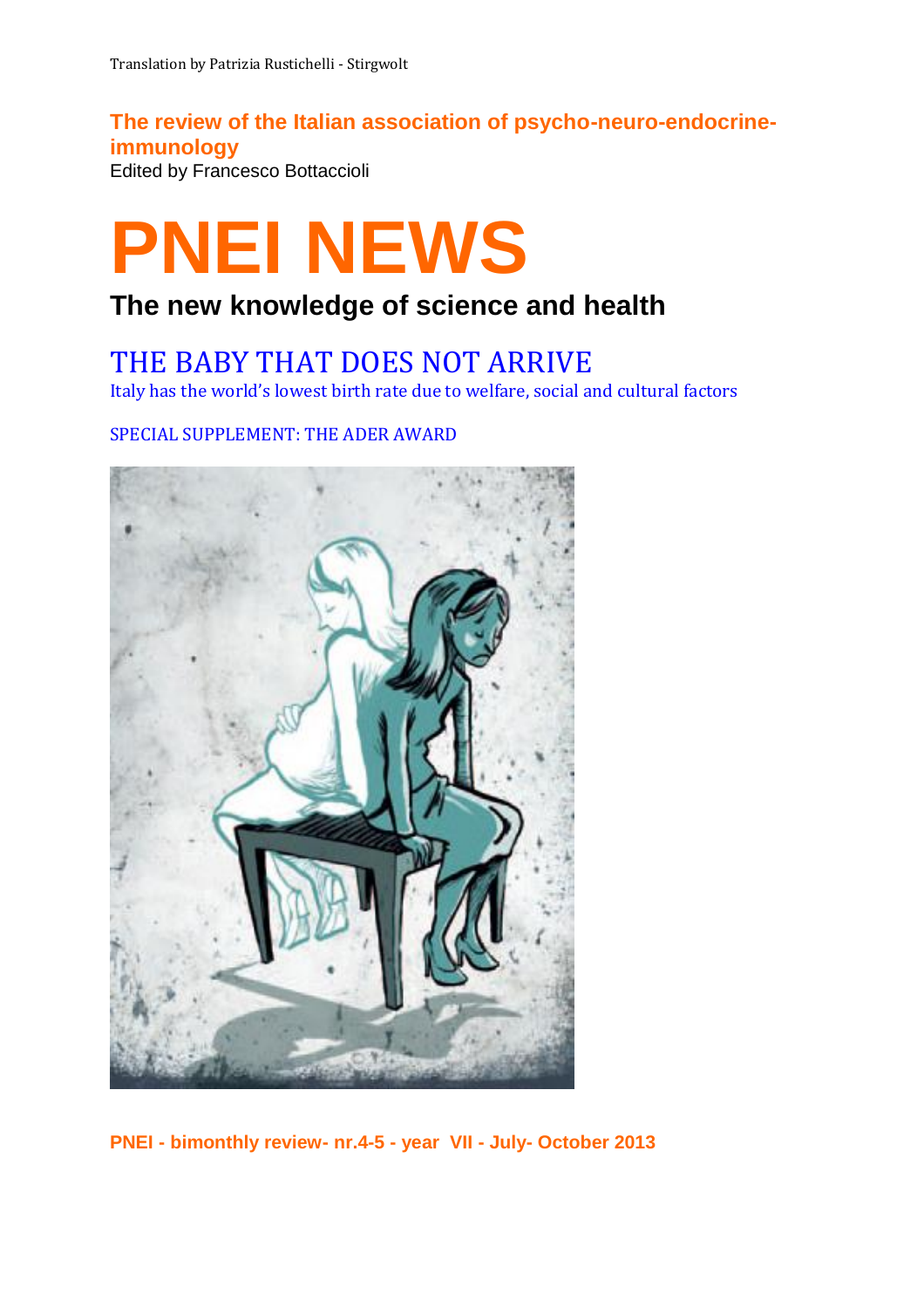#### **PNEI NEWS NR. 4-5 JULY- OCTOBER 2013**

#### **Editorial**

**Page 3. PNEI is an advanced systematic science and not metaphysics.** *Francesco Bottaccioli*

#### **Interview with Linda Carlson**

#### **Page 4. Meditation as an aid for patients to cope with cancer**

Since 15 years, the Canadian Professor in Psychosocial Oncology organizes courses of Mindfulness-based cancer recovery. Her thorough studies on this activity have convinced even the more sceptical ones about the positive effects generated by meditation practised by oncological patients. *Paola Emilia Cicerone*

#### **NEUROSCIENCES. AGING**

#### **Page 6. An aging brain. What a stress!**

Chronic stress increases the vulnerability of the brain. Fortunately other psycho-social and behavioural factors can have a positive influence and help the brain to become more resistant to the damages due to the aging process. *Andrea Minelli*

#### **DOSSIER. Infertility The baby that does not arrive.**

**Page 10. Female factor, male factor**

*M. Risi – A. Delbarba*

## **Page 13. Assisted reproductive technology produces variable results. Perhaps only technology is not enough.**

*Stefania Iaccarino*

#### **Page 15. A case of unexplained infertility. The psychologist's point of view.**

When the normal physiology of a woman is hindered by the trauma of a violence that is kept secret.

*Antonella Palmisano*

#### **Page 17. An integrated approach for infertility treatment: from the woman' s side**

Clinical doctors have by now delegated infertile women to the care of the Assisted Reproduction centres where standard procedures protocols are followed. These protocols do not take into consideration the complexity of the individual nor all the possible treatments.

*Marina Risi*

**Page 18. An integrated approach for infertility treatment: from the man' s side** *Andrea Delbarba*

**Page 19. Traditional Chinese Medicine support to fertility** *Franco Cracolici, Chiara Riviello*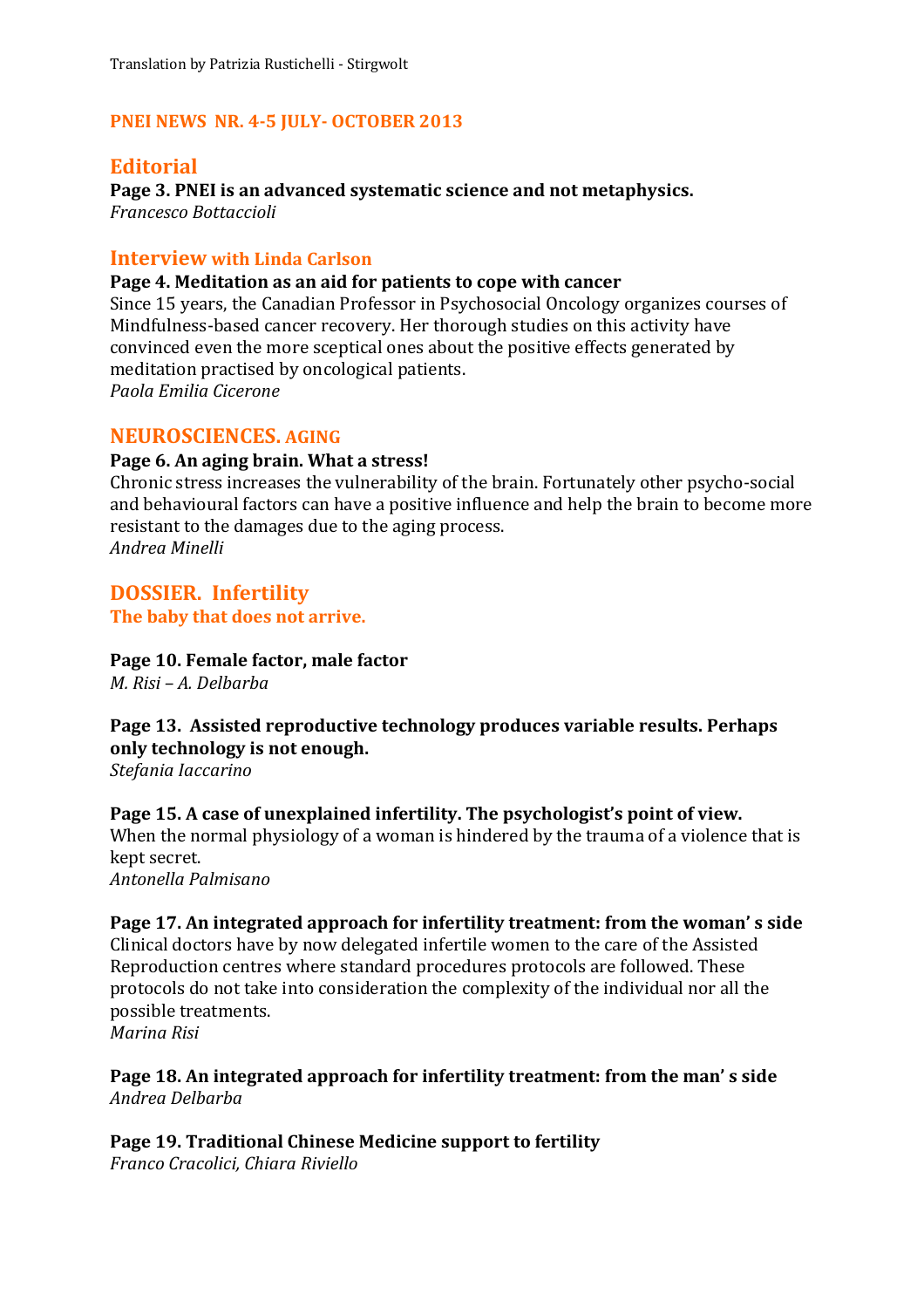### **BOOK REVIEW**

#### **Page 21. Psychotherapy from a PNEI point of view. An integrative view based on the research collected data.**

*David Lazzari*

**Page 22. Medicine's two paths.** *Francesco Bottaccioli*

#### **SPECIAL SUPPLEMENT. Integrated stress management**

**Page 23. The first edition of the Ader Award.** *David Lazzari*

**Page 24. Stress in patients undergoing spinal surgery.** *Letizia Ferrante*

**Page 29. An integrated intervention in a serious and complex clinical case.** *Michela Palermo*

**Page 34. Cardiovascular risk factors in women in perimenipause .** *Cristina Zalateo*

**Page 39. Conferences**.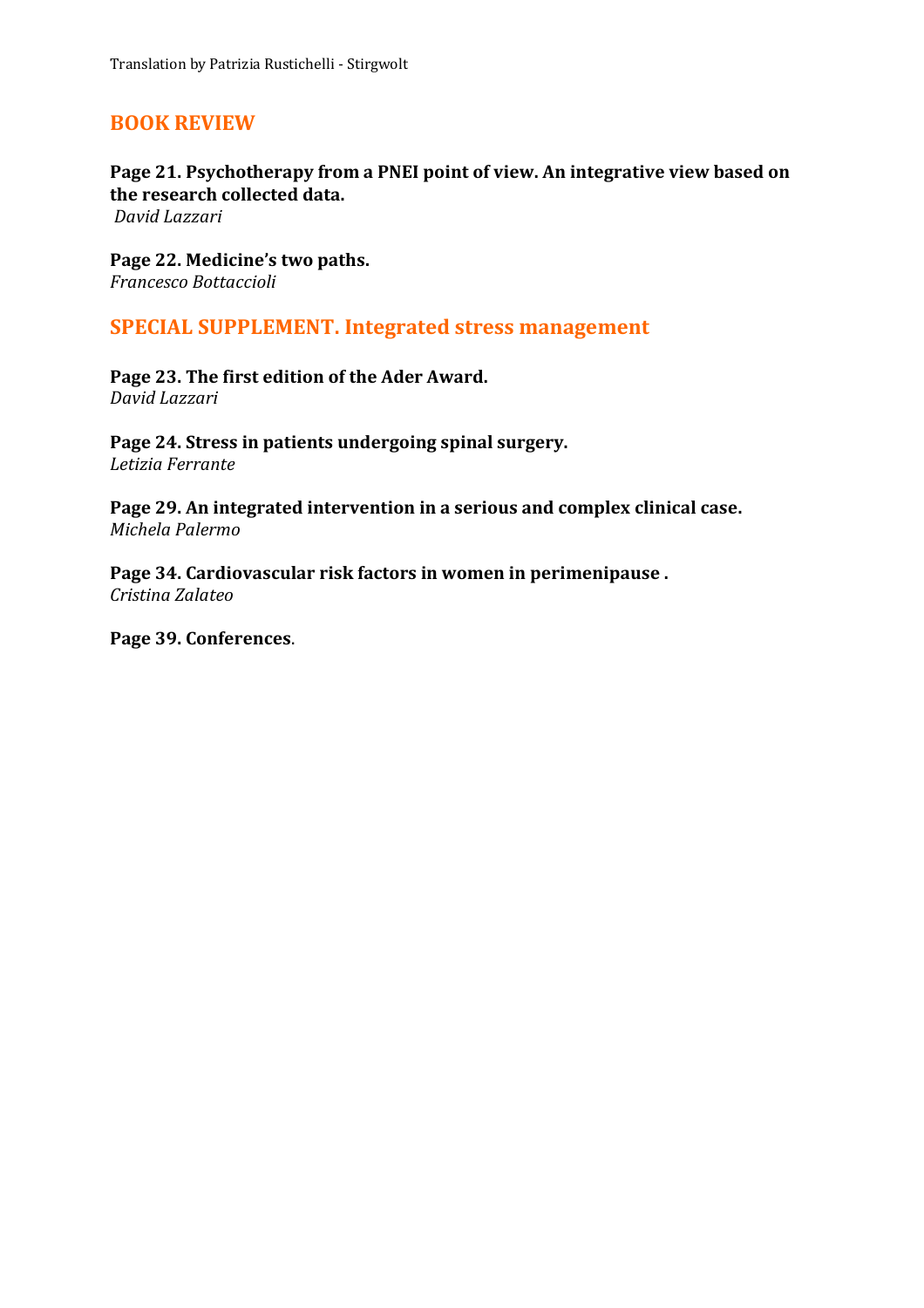#### **EDITORIAL**

#### **PNEI is an advanced systematic science, not metaphysics**

Francesco Bottaccioli – Sipnei Founder and Honorary President.

This double issue of PNEINEWS describes layer by layer the activity of our scientific Society.

On the next page you will find an interview with a scientist who has been seriously practicing meditation since many years with cancer patients. She has published the results of her studies on meditation showing its effectiveness in coping with cancer.

Hereafter we talk about cerebral aging and infertility. These two social and clinical topical subjects are considered from the point of view of who provides an integrated diagnosis and care.

Our supplement is signed by the three best students participating to the Master Programme in PNEI Integrated Stress Management organized by the University of Aquila. Fall 2013 is rich in conferences and happenings. The appointment list starts in Florence with a very interesting seminar on body-therapies; the Italian Society of Psycho-Oncology has organized a conference about cancer in Brescia; Pescara hospital in collaboration with the local NHS hosts a clown therapy seminar; last but not least, in Turin, a meeting about the therapeutic power of relationships.

The above-mentioned events follow a fruitful September with conferences held in Naples (about philosophy, science and care), Catania (stress) and Florence (on social crisis and fear). Eventually we introduce new books by our members.

All these activities are the living evidence of SIPNEI's engagement and dynamism.

I would like to express my deep appreciation for all the work done by SIPNEI members as it is based entirely on volunteer efforts. Once more SIPNEI acts in countertrend to the institutional scientific establishment. It is also a sign of the direction we are heading in.

We are working to promote an advance in scientific knowledge and a new unitary knowledge. A paradigmatic revolution is now necessary in order to realize this goal. This is the point that distinguishes SIPNEI not only from the establishment but also from those who use the PNEI as an acronym valid for any situation, as a trendy symbol to cover old recycled fuzzy metaphysics such as diagnosis made with pendulum or photos or the imaginative quantum energy reprogramming.

It is sad to observe how great scientific revolutions achieved by intellectually talented researchers (such as quantum physics, Psychoneuroendocrineimmunology, Epigenetics) ended to the grinder of a trivial metaphysics that rediscovers the concept of "the eternal and infinite Mind manifesting itself as the individual mind in the human body". It guarantees the body-mind unity because "it is permeated by this timeless intelligence enclosing each form and entity". A metaphysics which claims that "mind is stronger than genes".

All of this has nothing to do with science but with religion. To be frank, this is an old kind of religiousness. Even the Pope himself has criticised the traditional Catholic absolutism.

This does not mean that we are not interested in quantum physics or epigenetics. Quite the contrary! 1Although we approach these fields of knowledge with conscientiousness and humility, avoiding the sale of illusions and not hiding in small "alternative" niches and. We keep always in mind that it is possible to run into reductionism (namely reducing the complexity of living phenomena to simple determinants) as historically it has always been done under the name of a physics considered as the ultimate and determinant level of all.